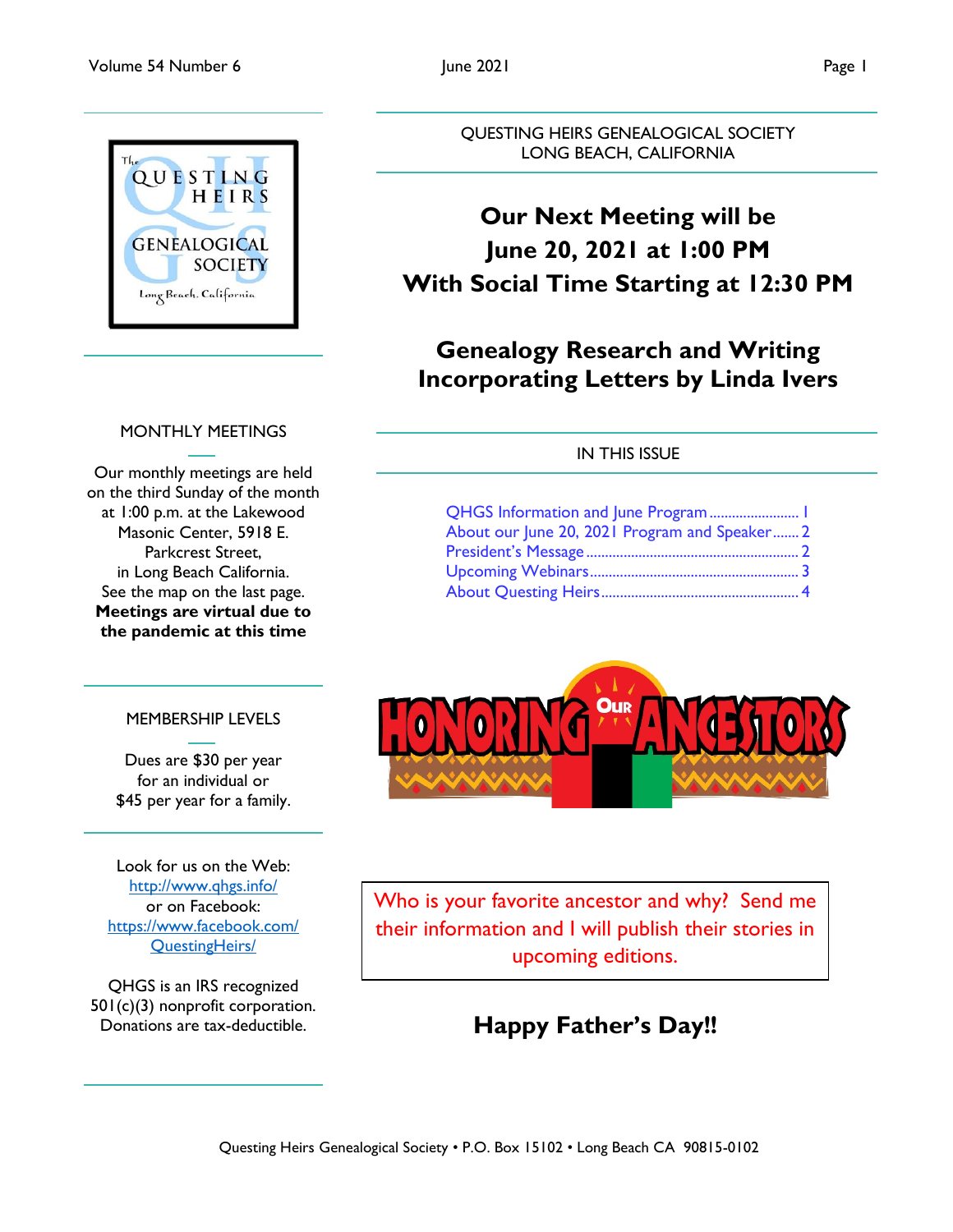# **June Speaker**

## <span id="page-1-0"></span>**Genealogy Research and Writing Incorporating Newspapers: Using Newspapers to Provide Context to Our Ancestors Lives By Linda Ivers**

Linda Sausen Ivers is an avid genealogist. Inheriting boxes of photos and other family heirlooms and ephemera increased her desire to find out more about her ancestors. She comes from a two-generation family…15 years separated her from her older sister. "Although I was lucky enough to have known my grandparents and to have met one of my great-grandmothers, I really didn't know many specifics about who they were or where they came from. All I had to go on were some family stories and a lot of photographs."



Linda's genealogy addiction started in the late 1980's with two goals: (1) to document family stories so they would not be lost to her children, and (2) to locate members of family she did not know or had lost touch with. Over the last thirty or so years, Linda has traced her father's family back to Germany in the 1600's and her mother's family back to pre-revolutionary war America. But the quest continues to fill in the missing pieces.

Born in Long Beach, raised in Oregon, Linda returned to Long Beach with her family in the mid-1980's. While in Long Beach, she taught computer science, owned her own small business, worked for a City Council member, was a member of Questing Heirs Genealogical Society, the Southern California Genealogical Society, and a board member of the Historical Society of Long Beach.

Linda has done presentations for Questing Heirs and other groups on Beginning Genealogy, Methods of Genealogy Research and Getting More out of Ancestry.com. For over a year, Linda taught beginning genealogy classes for Questing Heirs before moving to Oregon in 2013.

Publishing credits include articles for: Book by Authors: North Long Beach Anthology, "War Stories"; Oregon Digital Newspaper Program, "Newspapers: A Genealogists Treasure Trove!"; Willamette Valley Genealogical Society, "Researching Using Historical Newspapers".

## **QHGS President's Message**



We will meet virtually again in June. One advantage to Zoom is having speakers who wouldn't normally be able to come to our meetings. Last month's speaker came to us from Pennsylvania. Kristin gave us many tools for finding our female ancestors. Our June meeting is usually our Ice Cream Social, so bring your ice cream bowl to the meeting.

In celebration of Father's Day, take some time to do research on the fathers, grandfathers

and great grandfathers in your tree. Recheck your favorite genealogy sites as new databases are added daily. We can share our finds during social time before our meeting.

Also check our Facebook page for breaking news on free access to sites and other genealogical interests.

If you have any questions, concerns, ideas or suggestions, please let me know. You can find my contact information in the member directory.

Christina "Tina" McKillip

Questing Heirs Genealogical Society • P.O. Box 15102 • Long Beach CA 90815-0102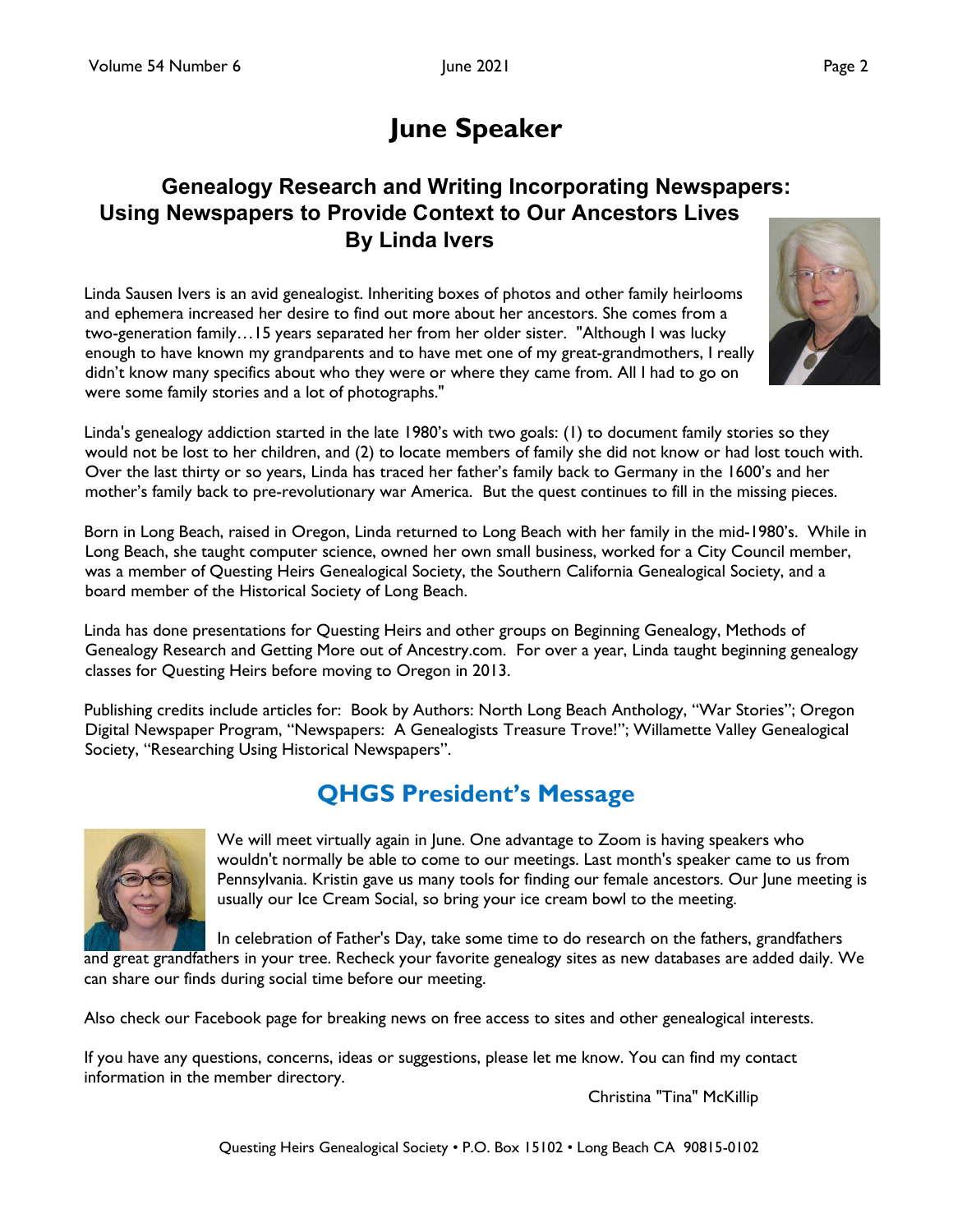# **Upcoming Webinars**

## **FamilySearch Webinars for June 2021**

**Legend: B = Beginners, I = Intermediate and A = Advanced Times listed are PDT**

<span id="page-2-0"></span>Link to register for the above FamilySearch Webinars: **FHL 06 2021 Class Calendar.pdf** [\(familysearch.org\)](https://www.familysearch.org/wiki/en/img_auth.php/2/2e/FHL_06_2021_Class_Calendar.pdf)

**June 3, 2021 at 9:00 AM** – Forgotten Wives, Mothers, and Old Maids: Tracing Women in U.S. Research (I)

**June 7, 2021 at 9:00 AM** - Using the FamilySearch Catalog (B)

**June 8, 2021 at 9:00 AM** – Tips and Tricks for Finding Elusive Records in FamilySearch (B)

**June 15, 2021 at 9:00 AM** – Attaching Sources to FamilySearch Family Tree (B)

**June 17, 2021 at 9:00 AM** – The Knowles Collection, What Is It and How Do I use It? (B)

**June 22, 2021 at 9:00 AM** – Merging Duplicate Records in FamilySearch Family Tree (B)

**June 29, 2021 at 9:00 AM** – Correcting Relationships in FamilySearch Family Tree (B)

## **Legacy Family Tree Free Webinars**

[Legacy Family Tree Webinars : Upcoming Webinars](https://familytreewebinars.com/upcoming-webinars.php)

**June 2, 2021** – Solving Family Mysteries with MTDNA Projects by Mags Gaulden - Registration [\(gotowebinar.com\)](https://register.gotowebinar.com/register/4324467605163022094)

**June 8, 2021** - New Breakthroughs in MyHeritage's Photo Tools by Tal Erlichman - [Registration](https://register.gotowebinar.com/register/4976575856958406927)  [\(gotowebinar.com\)](https://register.gotowebinar.com/register/4976575856958406927)

**June 15, 2021 and June 16, 2021**– They Had Names: Identifying Children Represented by Tick Marks in Pre-1850 Censuses by Denise E. Cross, MSLIS, CG - [Registration \(gotowebinar.com\)](https://register.gotowebinar.com/register/2130536187959305742)

**June 16, 2021** – New England's Seventh State: Life Along the Coast by B.J. Jamieson - Registration [\(gotowebinar.com\)](https://register.gotowebinar.com/register/9105025415477343758)

**June 18, 2021** – Online Sources for Scottish Genealogy Research by Christine Woodcock - Registration [\(gotowebinar.com\)](https://register.gotowebinar.com/register/5144640607321221646)

**June 22, 2021** – Top Tips for Reviewing Smart Matches™ and Record Matches by Daniel Horowitz, MyHeritage Webinars - [Registration \(gotowebinar.com\)](https://register.gotowebinar.com/register/7205153985075780878)

**June 23, 2021 –** Angel Island's Immigrants from 80 Countries: Stories from the West Coast Counterpart to Ellis Island by Grant Din - [Registration \(gotowebinar.com\)](https://register.gotowebinar.com/register/1719278157240912910)

**June 30, 2021** – Genealogy for Houses by Jeanie F. Glaser - [Registration \(gotowebinar.com\)](https://register.gotowebinar.com/register/562164214797368590)